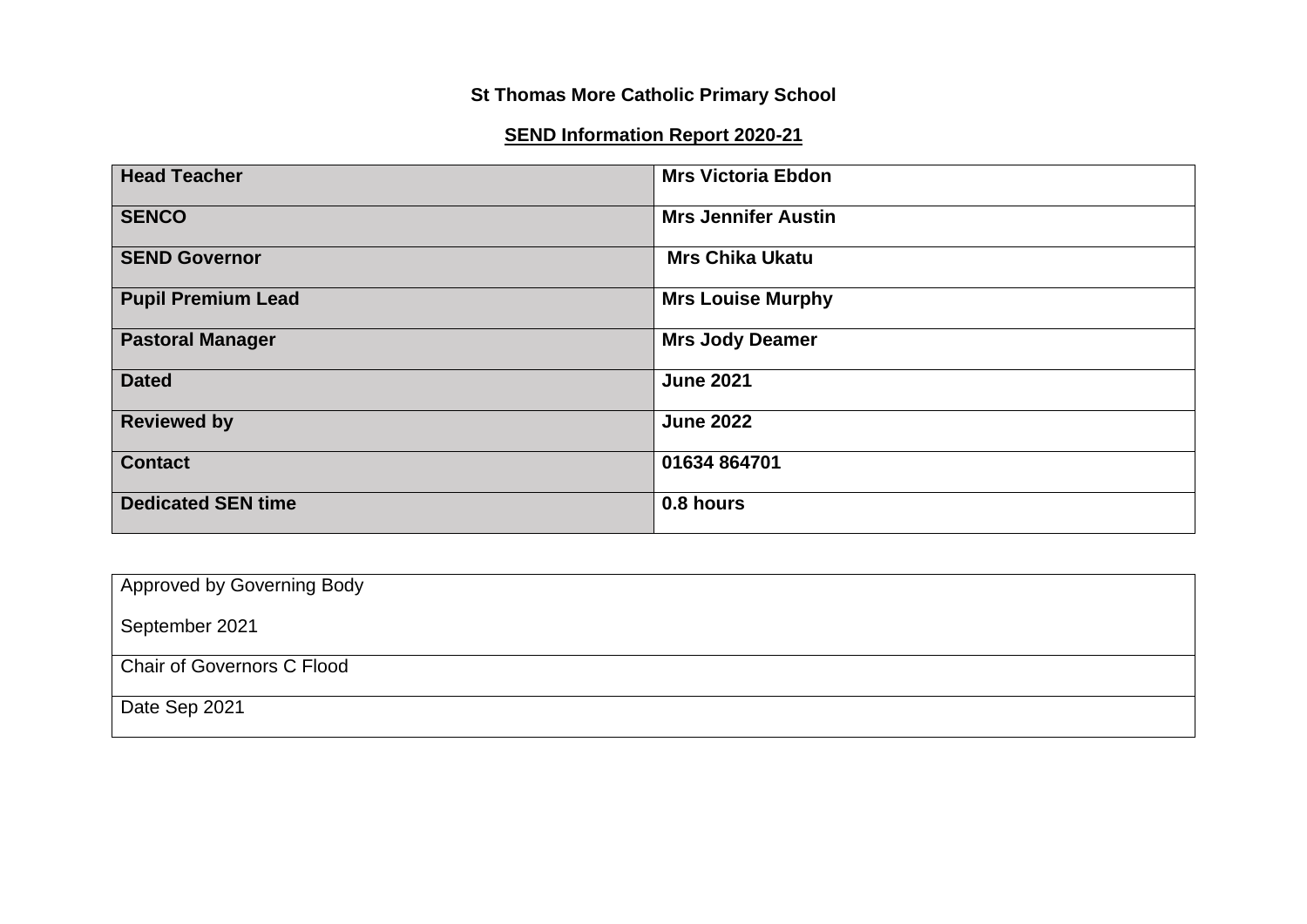| St Thomas More Catholic Primary School                                              |                                                             |  |  |  |
|-------------------------------------------------------------------------------------|-------------------------------------------------------------|--|--|--|
| Special Educational Needs and Disability (SEND) Information report 2020             |                                                             |  |  |  |
| (In response to the Special Educational Needs and Disability Code of Practice 2015) |                                                             |  |  |  |
| <b>St Thomas More Catholic Primary School</b>                                       | Foundation Stage to Year 6                                  |  |  |  |
| https://www.st-thomasmore.medway.sch.uk/                                            | Two form entry<br>Breakfast and afterschool club facilities |  |  |  |
| office@st-thomasmore.medway.sch.uk                                                  |                                                             |  |  |  |
| SEN@st-thomasmore.medway.sch.uk                                                     |                                                             |  |  |  |
|                                                                                     |                                                             |  |  |  |
|                                                                                     |                                                             |  |  |  |

At St Thomas More Catholic Primary School, we strive to support **all** children to enable them to achieve at school. In order to do this many steps are taken to support them through their learning journey.

## **Whole school approach**

High quality teaching and additional interventions are defined through our termly dialogue across the school contributing to our pupil progress meetings and monitored via our class provision mapping. These documents help us to regularly review and record what we offer EVERY child or young person in our care and what we offer additionally. These discussions also serve to embed our high expectations among staff about high quality first teaching and the application of a differentiated and personalised approach to teaching and learning. We make it a point to discuss aspirations with ALL our learners. All teachers are responsible for every child in their care, including those with special educational needs.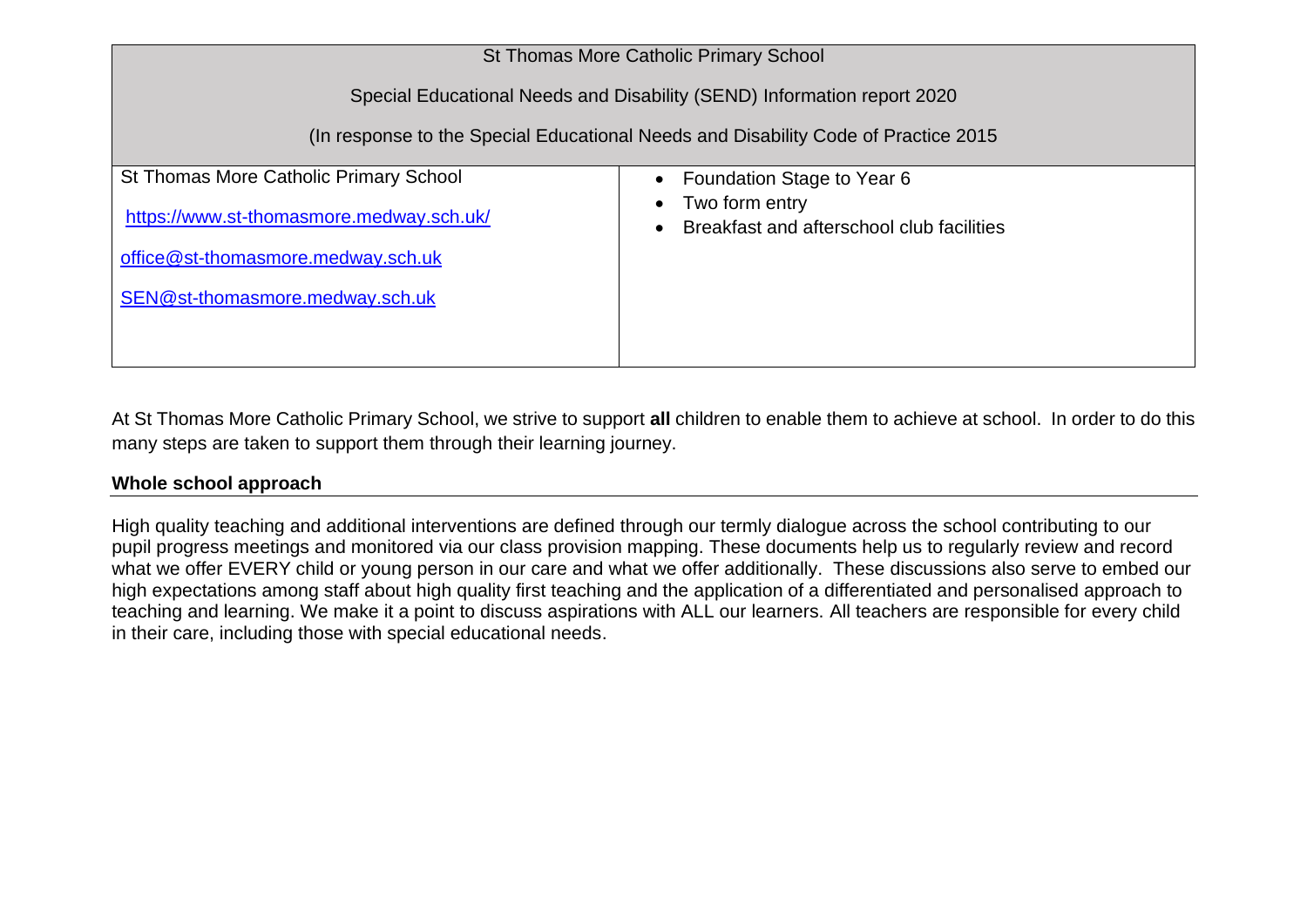Underpinning ALL provision in school is the **graduated approach** cycle of:



**Assess:** clear analysis is made of needs based on:

- views of the child/young person and their parents / carers
- teacher assessments and observations
- pupil's current attainment
- pupil's previous progress and attainment
- tracking of progress and comparisons with national data
- assessments by external agencies if appropriate.

**Plan:** following assessment, the teacher, SENDCO, parent / carers and pupil, agree on a plan of action to include:

- time limited outcomes for the pupil
- the adjustments, support and interventions to be put in place
- a date for review
- All planning must be pupil centred and outcomes focussed and recorded

**Do:** all the pupil's teachers and support staff are made aware of the plan and implement the adjustments, support and interventions.

Teachers are responsible for:

- differentiating and personalising the curriculum
- delivery of 'additional and different' provision for a pupil with SEND
- planning, support and impact measurement of all group and one-to-one interventions delivered by support staff
- linking interventions to classroom teaching
- The SENDCO supports teachers in the effective implementation of provision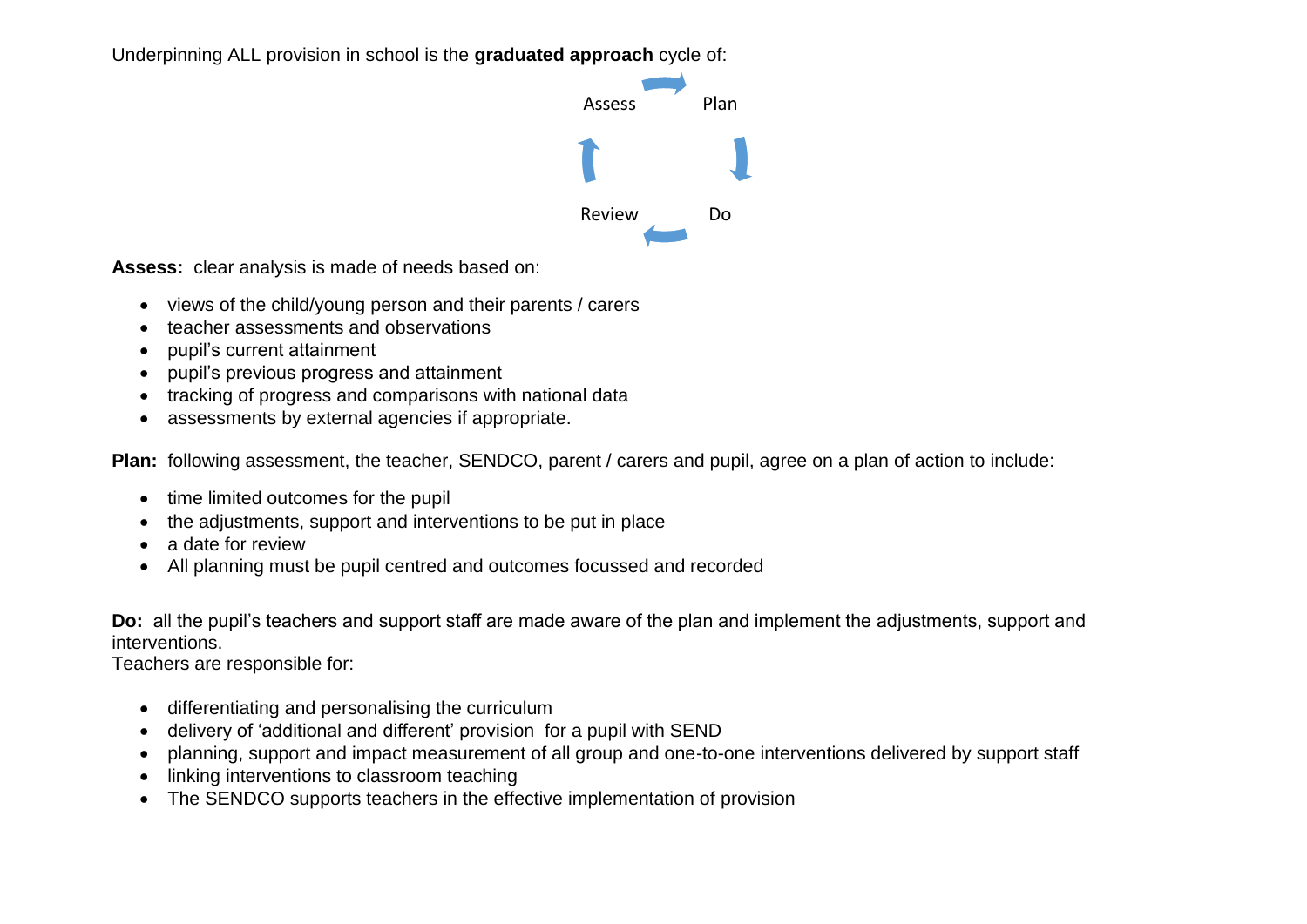**Review**: the quality, effectiveness and impact of provision is evaluated by the review date

- This includes sharing information with pupil and parent/carers and seeking their views
- The cycle then starts again at assess with the updated needs of the pupil being considered before planning a continuation of or change to provision.

Having consulted with children, young people and their parents, all our additional provision (internal or external) is based on an agreed outcomes approach.

## **SEND needs**

The school will meet the needs of all children. SEND (Special Educational Needs and or Disabilities) can be thought of in the following four broad areas of need and support:

- Communication and Interaction
- Cognition and Learning
- Social, Mental and Emotional Health
- Sensory/Physical

The information below details the offer within St Thomas More Catholic Primary School and ways in which parents, children and young people may access the support required. (Reference SEND Policy June 2021

We have internal processes for monitoring quality of provision and assessment of need. These include reviewing pupils' individual progress toward their goals on a termly basis with outcomes set and shared with parents and carers through parent meetings and targets detailed on individual Pupil Provision Forms (PPF) or a more detailed School Based Support Plan )where necessary).

The impact of interventions is reviewed on a regular basis using entry and exit data, detailed provision mapping across the school and termly pupil progress meetings. Where an Education and Health Care Plan is in place, annual reviews are held with parents and in collaboration with the Local Authority.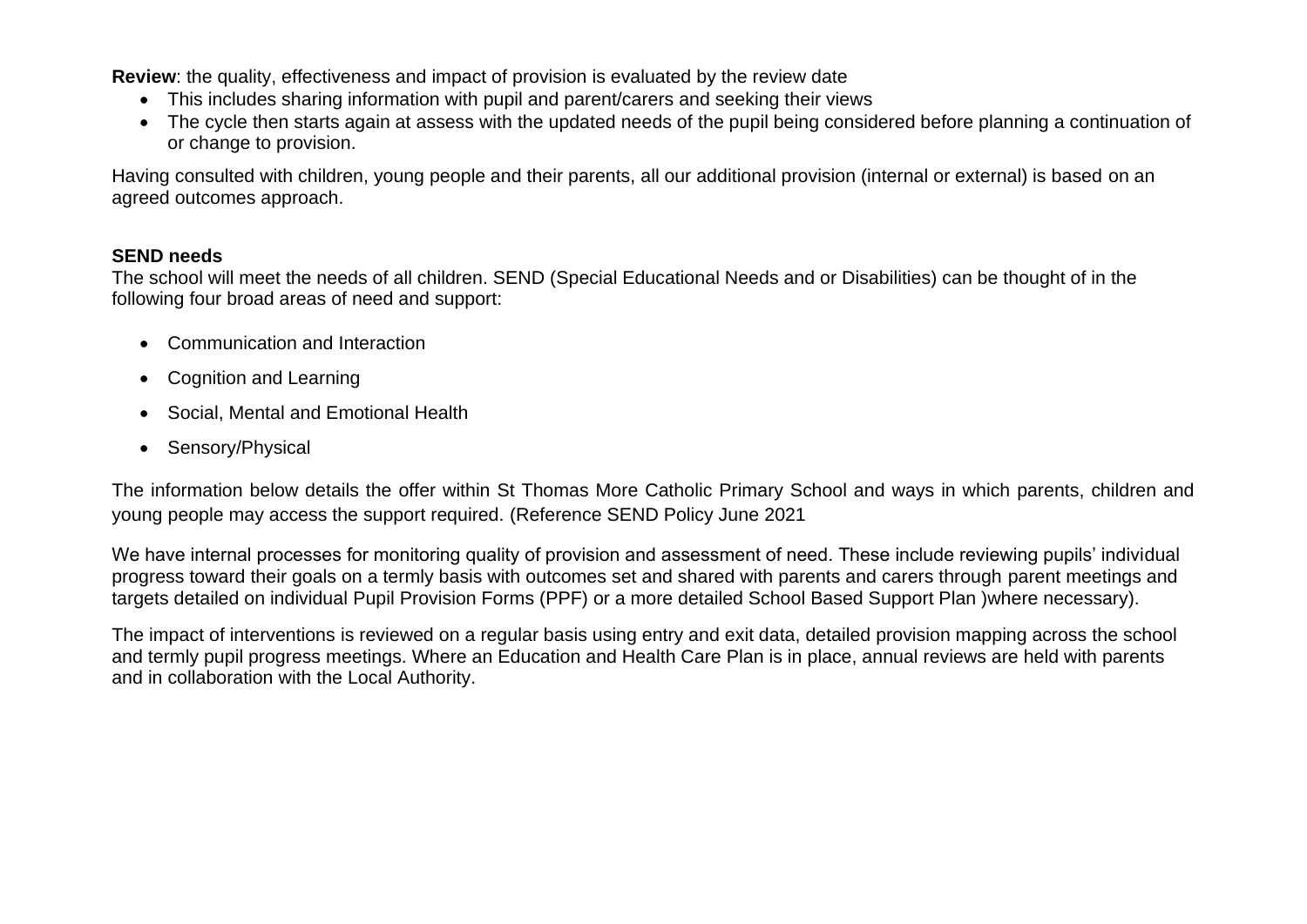# **SEND provision**

Our approach to identification and assessment of special educational needs is set out in our SEND Policy. We have set out below summary information on the school's approach to SEND which covers the following areas

- teaching pupils with SEND
- adapting the curriculum and learning environment for pupils with SEND
- how additional support, equipment and facilities are made available for pupils with SEND
- assessing and reviewing the progress of pupils with SEND
- promoting inclusion between all pupils regardless of whether they have SEND
- supporting the social, emotional and mental development of SEND pupils (including additional pastoral support arrangements)
- evaluating the effectiveness of our SEND provision.

Where the school needs additional support or expertise to meet the needs of a pupil with SEND, it may be necessary to call upon support from external agencies (e.g. Educational Psychologists, Speech & Language Therapists, other Local Authority outreach services, Occupational Therapists etc). This process may be flagged as an action through our In School Review (ISR) process which takes place three times per year and involves a collaborative meeting in school with Class teacher, SENDCo and the Educational Psychologist.

If a pupil is not progressing as expected we may carry out assessments, with parental consent in order to identify any potential problems.

These include:

The Lucid Dyslexia Screening Test – Used to assess children who may have dyslexia following concerns raised by class teachers or parents.

### Language Link

Used to ascertain a child's ability where there may be a problem with the child's understanding of language.

## Speech link

Used to test a child if there is a concern raised regarding spoken language.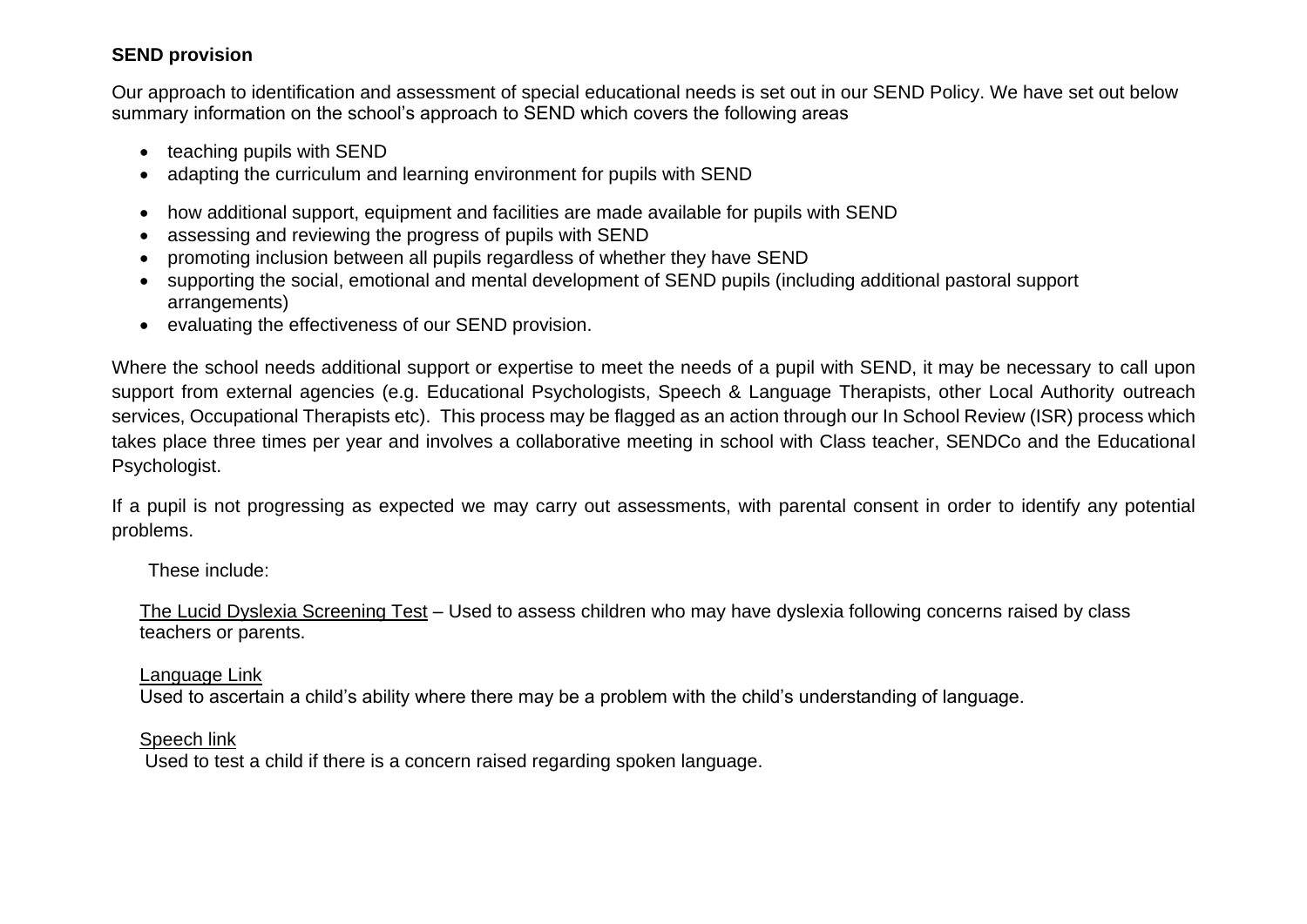The Renfrew Language Scales

To look at the child's internal language – the words they know & understand.

Boxall Profile

Used to identify any Social Emotional and Mental Health needs.

If we identify an area of need that is additional to what is already in place in class, then parents will be informed and pupils will receive extra intervention in small groups or in a 1-1 situation if it is deemed appropriate.

### **Consulting with children, young people and their parents**

Involving parents and learners in the dialogue is central to our approach and we do this through:

| <b>Action/Event</b>                   | Who's involved                     | <b>Frequency</b>          |
|---------------------------------------|------------------------------------|---------------------------|
| Parents evening                       | Class teacher, SENDCO, parent      | Two times per year        |
| Pupil progress through target sharing | Class teacher, SENDCO, parent      | Three times per year      |
| <b>Curriculum Evenings</b>            | <b>Class Teachers</b>              | Two times per year        |
| SENDCO open door policy               | <b>SEND<sub>co</sub></b>           | As needed                 |
| SENDCO direct email for parents       | <b>SENDCo</b>                      | As needed                 |
| Annual reviews                        | <b>SENDCo</b>                      | As needed at least yearly |
| Parent coffee mornings                | <b>SENDCo and Pastoral manager</b> | Three times per year      |
| Parent workshops                      | <b>Class Teachers</b>              | Termly                    |

There are external support services available for parents of children with SEND. The contact details for these services are set out below:

[About Medway's Local Offer | About Medway's Local Offer | Medway Council](https://www.medway.gov.uk/info/200307/local_offer/831/about_medways_local_offer)

Medway SENDIAS - [Family Action \(family-action.org.uk\)](https://www.family-action.org.uk/what-we-do/children-families/send/medway-sendias/)

Medway Small Steps Service - [Family Action \(family-action.org.uk\)](https://www.family-action.org.uk/what-we-do/children-families/medway-small-steps-service/)

[Child Health Service :: Medway Community Healthcare](https://www.medwaycommunityhealthcare.nhs.uk/our-services/a-z-services/child-health-service)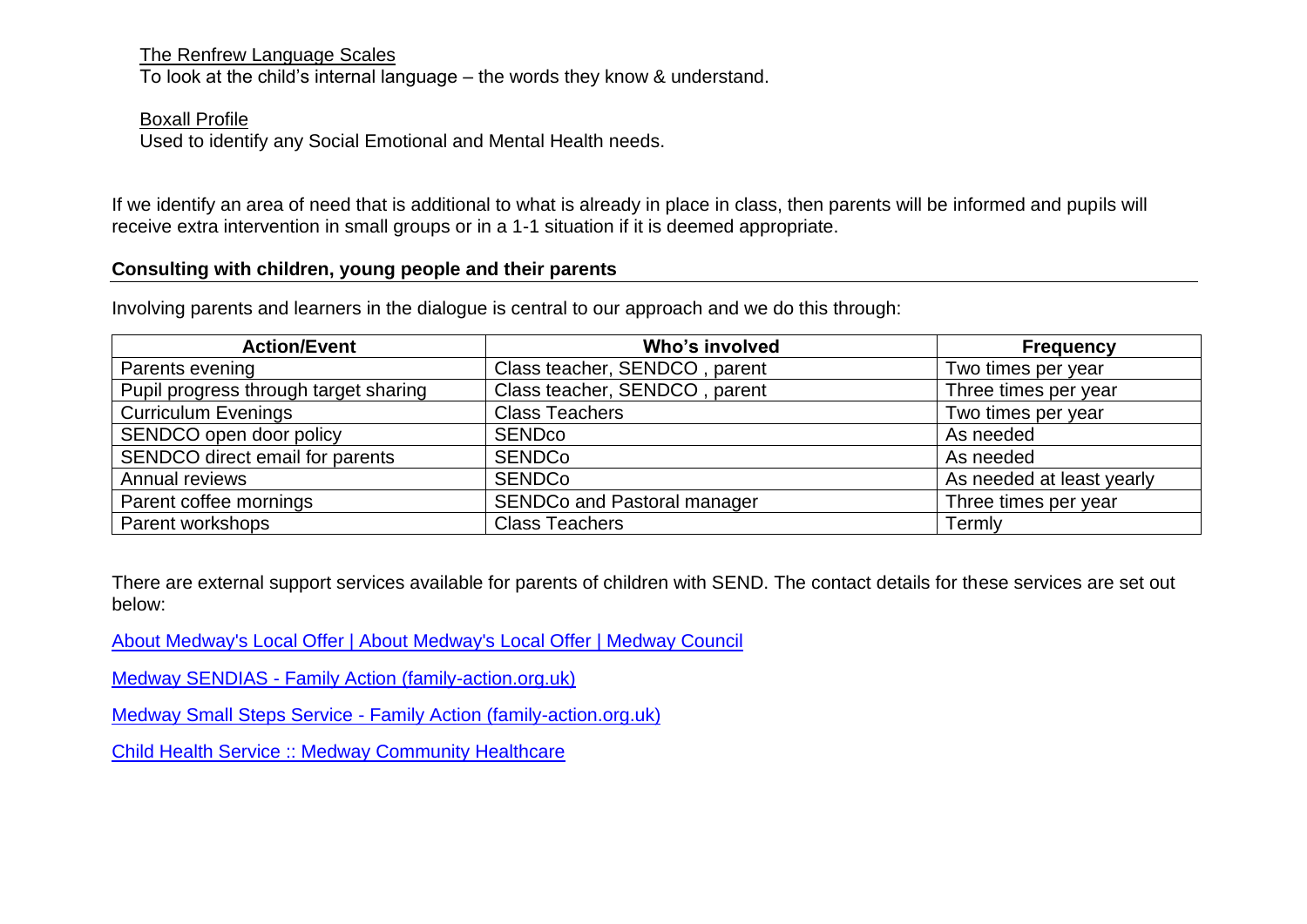#### **Staff contacts and development**

The SEND provision within our school is co-ordinated by the SENDCO. Our SENDCO is Mrs J Austin who can be contacted at the school on 01634 864701 alternatively via direct email on [sen@st-thomasmore.meday.sch.uk](mailto:sen@st-thomasmore.meday.sch.uk)

The Designated Safeguarding leads are Mrs V Ebdon (Head teacher), Mrs Le Breton (Deputy Head teacher) and Mrs J Deamer (Pastoral Manager). They are also responsible for the monitoring and correct administration of the Disclosure and Barring service procedures and the school's Single Central record.

In a support and challenge role the Governors ensure that the school is as inclusive as possible and treats all children and staff in an equitable way. They monitor and review the accessibility plan and all other statutory policies as defined by the DfE.

Looked after Children and Pupil Premium Lead is Mrs L Murphy.

We are committed to developing the ongoing expertise of our staff. We have current expertise in our school with learning support assistants trained on leading on reading recovery programmes and speech and language programmes overseen by an external therapist.

We call in regular external outreach support through Marlborough ASD outreach and Bradfield's Fortis Trust Outreach.

#### **Pastoral support and wellbeing**

The school offers a wide variety of pastoral support for pupils who are encountering emotional difficulties.

Members of staff such as the class teacher, LSAs, SENDCo and Pastoral Manager are readily available for pupils who wish to discuss issues and concerns. Where appropriate mediation sessions are carried out.

Pupils have access to play therapists, known in school as "Special Time", who provide support for pupils through 1-1 sessions where problems are discussed and solutions planned. A number of pupils also have access to a therapy dog that is on site once a week.

Sensory circuits, Emotional Literacy Support group, Social Skills group, Lego Therapy groups are run throughout the year.

Pupils who find lunchtimes a struggle are able to join the Lunchtime Club. Fun games and activities are made available to help provide the pupils with social skills to enable them to form friendships.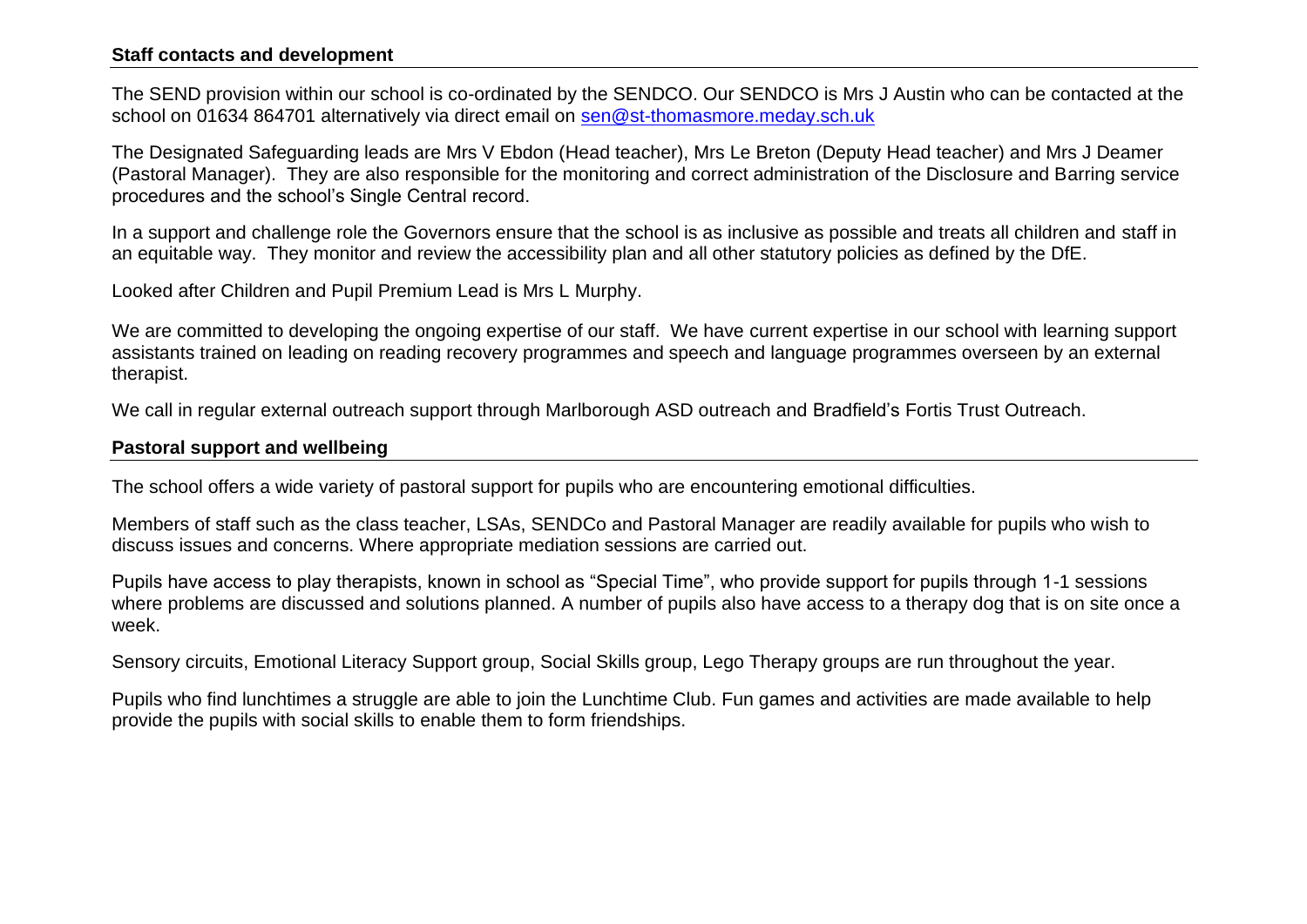#### **Deployment of resources**

Considerable thought, planning and preparation goes into utilising our support staff to ensure children achieve the best outcomes, gain independence and are prepared for adulthood from the earliest possible age.

Children with SEN or disabilities may, from time to time, require access to different equipment or facilities. We will aim to support these needs following an evidence based approach utilising internal and external resource where possible.

### **School partnerships and transitions**

The School works with several external partners including: Medway Local Authority support services, Medway Educational Psychology service, Medway Children's Health, Medway Visual and Hearing Impairment team.

The School works closely with the local authority of Medway which retains a strategic role across its area to support SEND provision. Details of that support are set out in the local authority's local offer which can be found at: [Local Offer | Medway Council](https://www.medway.gov.uk/localoffer)

Our academic assessment for children and young people with special educational needs is moderated through our cluster of schools and neighbouring partners.

#### **Complaints**

*Our complaints procedure is [website link]. This enables parents of all registered pupils at the school to raise concerns about the school. Please note that appeals and complaints about decisions taken by the local authority should be made to that body. The school's complaints procedure cannot be accessed to resolve such complaints.*

For parents who require additional independent advice and support, there is a service available within the Medway area. The SENDIASS service can be contacted by phone on 01634 566 303 or by email Medway SENDIAS - [Family Action \(family](https://www.family-action.org.uk/what-we-do/children-families/send/medway-sendias/)[action.org.uk\)](https://www.family-action.org.uk/what-we-do/children-families/send/medway-sendias/)

**Relevant school policies underpinning this SEN Information Report include:**